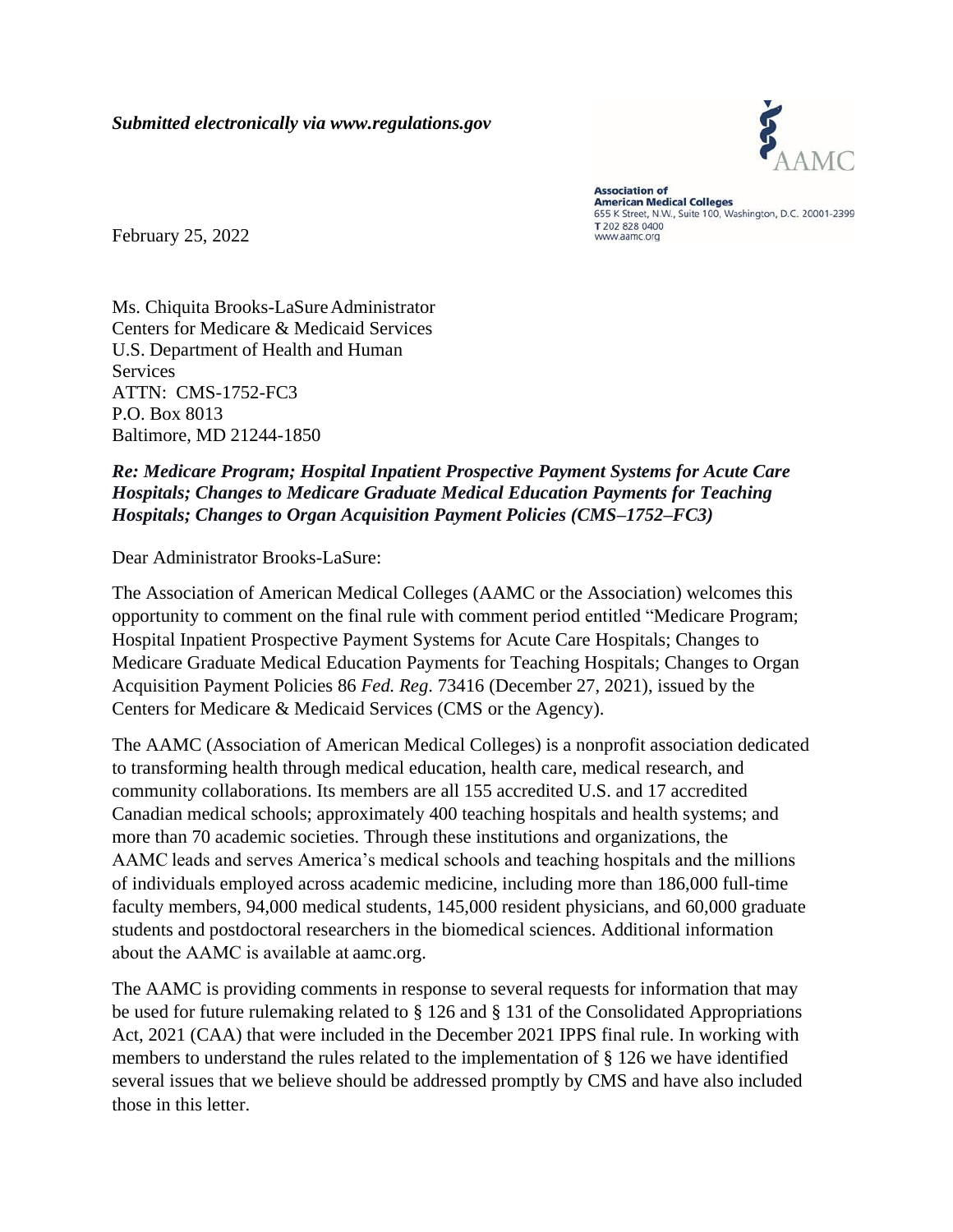#### *CMS Request for Comment on Alternatives to Measure Care Provided Outside the HPSA to HPSA Residents for Purposes of Prioritization of Residency Slots*

Section 126 of the CAA (or the Act) provides for 1000 new Medicare-funded graduate medical education (GME) full-time equivalent (FTE) resident cap slots. No more than 200 slots may be distributed in a year and a maximum of 25 slots may be awarded to any individual hospital over the life of the program. Among the requirements for receiving slots is that a hospital must show a demonstrated likelihood of filling the slots within five years from when the slots are effective. Additionally, only four categories of hospital are eligible to receive slots distributions: (1) Hospitals located in rural areas or that are treated as being located in a rural area (pursuant to § 1886(d)(2)(D) and 1886(d)(8)(E) of the Act); (2) hospitals in which the reference resident level of the hospital is greater than the otherwise applicable resident limit; (3) hospitals in states with new medical schools or additional locations and branches of existing medical schools; and (4) hospitals that serve areas designated as Health Professional Shortage Areas (HPSAs). By statute, each category of qualifying hospital must receive at least 10% of the distribution of awarded slots. The first awards will be effective July 1, 2023.

In the final rule, CMS made some revisions to the proposed rule but in large part retained a similar methodology for slot distribution as was in the proposed rule. In particular, CMS will rely on the HPSA score of training sites as the sole criterion for prioritizing which hospitals will be awarded slots. We also remain concerned regarding the criterion that qualifying for slot prioritization requires that at least 50% of the training of the program must occur at a site located in a HPSA.

As we said in our comments to the proposed rule, we believe that a more equitable method for slot distribution—and one that has been used to distribute residency slots under § 5503 and § 5506 of the Affordable Care Act—is to award slots first to those hospitals that meet all 4 of the qualifying criteria, then three, two and finally a single qualifying criterion. We believe that reliance solely on the HPSA scores of areas in which residents receive training for slot distribution does not reflect the language in the legislation. For example, many teaching hospitals are located close to HPSAs and provide care to the residents of HPSAs, even if not more than 50% of the training occurs in a HPSA. The AAMC appreciates that CMS included in the final rule a request for "comment to inform future rulemaking on incorporating a measure of care provided outside of a HPSA to HPSA residents into the § 126 of the CAA methodology." (p. 73437).

As we suggested in our previous comment letter to § 126, one option is to consider a hospital's proximity to the HPSA. It is not unusual for individuals residing in HPSAs to travel outside the HPSA for care. We understand CMS's reluctance to adopt a single fixed distance as meeting this requirement. As we learned from our members, distance is related to the geography and population of the area with some treating hospitals being adjacent to HPSAs whereas others are miles away. One possibility to address this variation is to look at the teaching hospital or hospitals that are closest to the HPSA.

Another possibility is that a hospital would be eligible for slot prioritization when it serves a certain percentage of the population that resides in the HPSA. CMS could use a hospital HPSA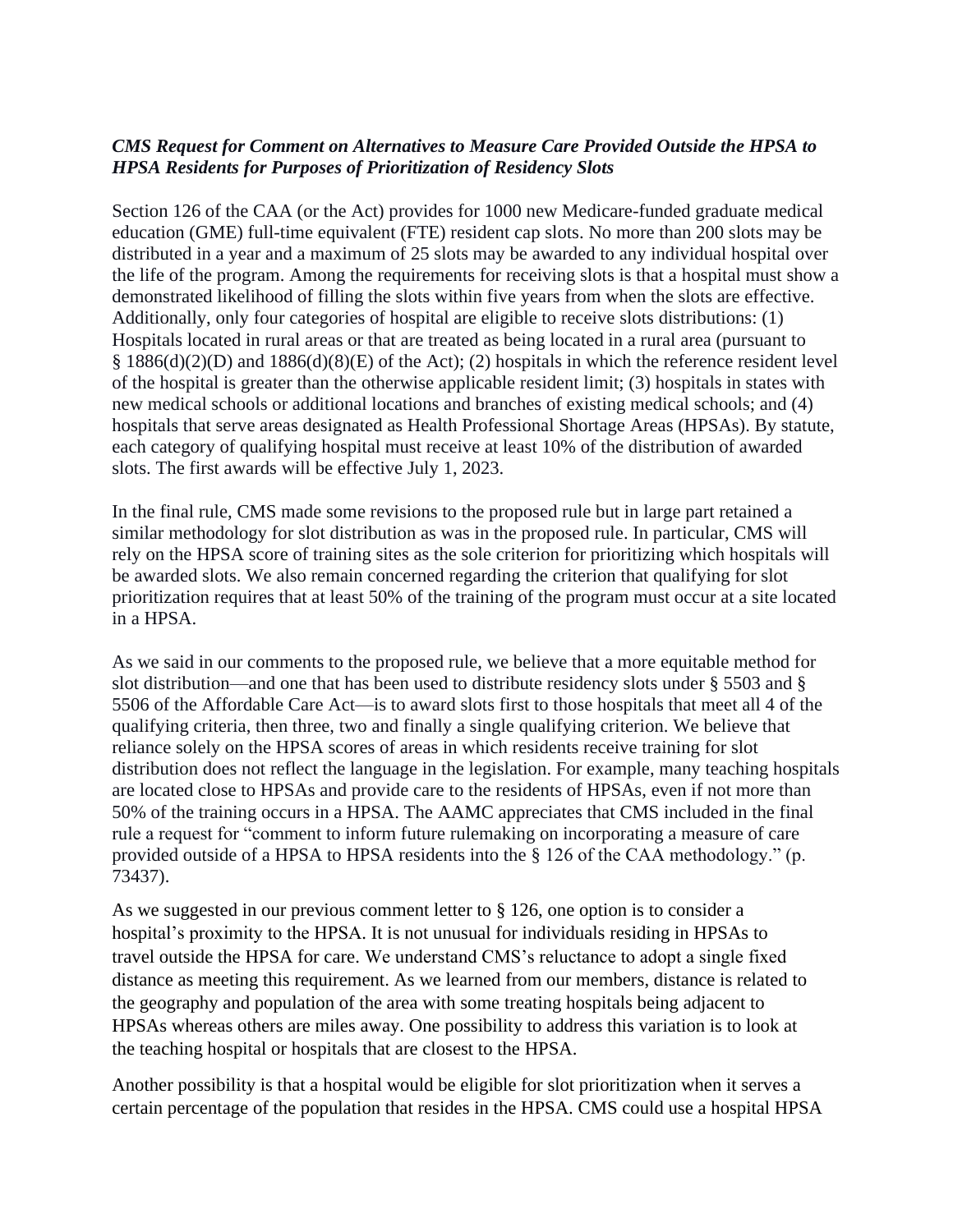"utilization ratio" to demonstrate that it provides sufficient care to the HPSA's residents. The ratio would be calculated as the number of HPSA residents who receive care in the hospital divided by the total population of the HPSA. The utilization ratio represents an important aspect of patient care that is vital for HPSA populations. Further work is needed to determine how to prioritize slot distribution if some hospitals qualify based on HPSA scores whereas others qualify based on the utilization ratio.

## *Request for Additional Modifications Regarding § 126*

## *Publication of Information on Slot Applicants and Awardees*

To understand and evaluate the impact of the slot distribution methodology proposal that CMS will be using, the AAMC requests that CMS publish the following information at the time that the slot awards are announced:

- For each applicant:
	- o Provider number
	- o Qualifying category (1,2,3, or 4)
	- o HPSA score
	- o Number of slots requested (DGME and IME)
	- o Specialty for which slots are requested
	- o If slots awarded, number of slots (DGME and IME)

The AAMC believes that publishing the requested § 126 application information would be beneficial to all stakeholders and will provide information that may inform the need for further changes in the methodology for awarding §126 slots.

### *Aggregation of HPSA scores*

In our previous comment letter, the AAMC opposed the proposal to require that at least 50% of training occur in a HPSA to receive priority in the distribution of slots. CMS finalized this criterion. Some AAMC members that train in multiple sites across multiple HPSAs have expressed frustration. These hospitals cannot reach the 50% training requirement at any one of their training sites but do train residents at least 50% of the time in a HPSA when two or more HPSA sites are combined. Determining where residents should train is outside the scope of the CAA and puts the program in a situation where they must meet a new CMS regulation rather than choose the best site for training. We understand that CMS has imposed this requirement in the hope that residents who train in HPSAs may be more likely to practice in those areas. However, this is unlikely to affect the area where a physician practices as there are complex decisions made to determine where a particular physician decides to practice.

The AAMC requests that in future rulemaking, CMS consider whether this requirement should remain and if so, consider allowing hospitals to aggregate training time from sites located in different HPSAs for purposes of prioritization. Since one of the goals of requiring training in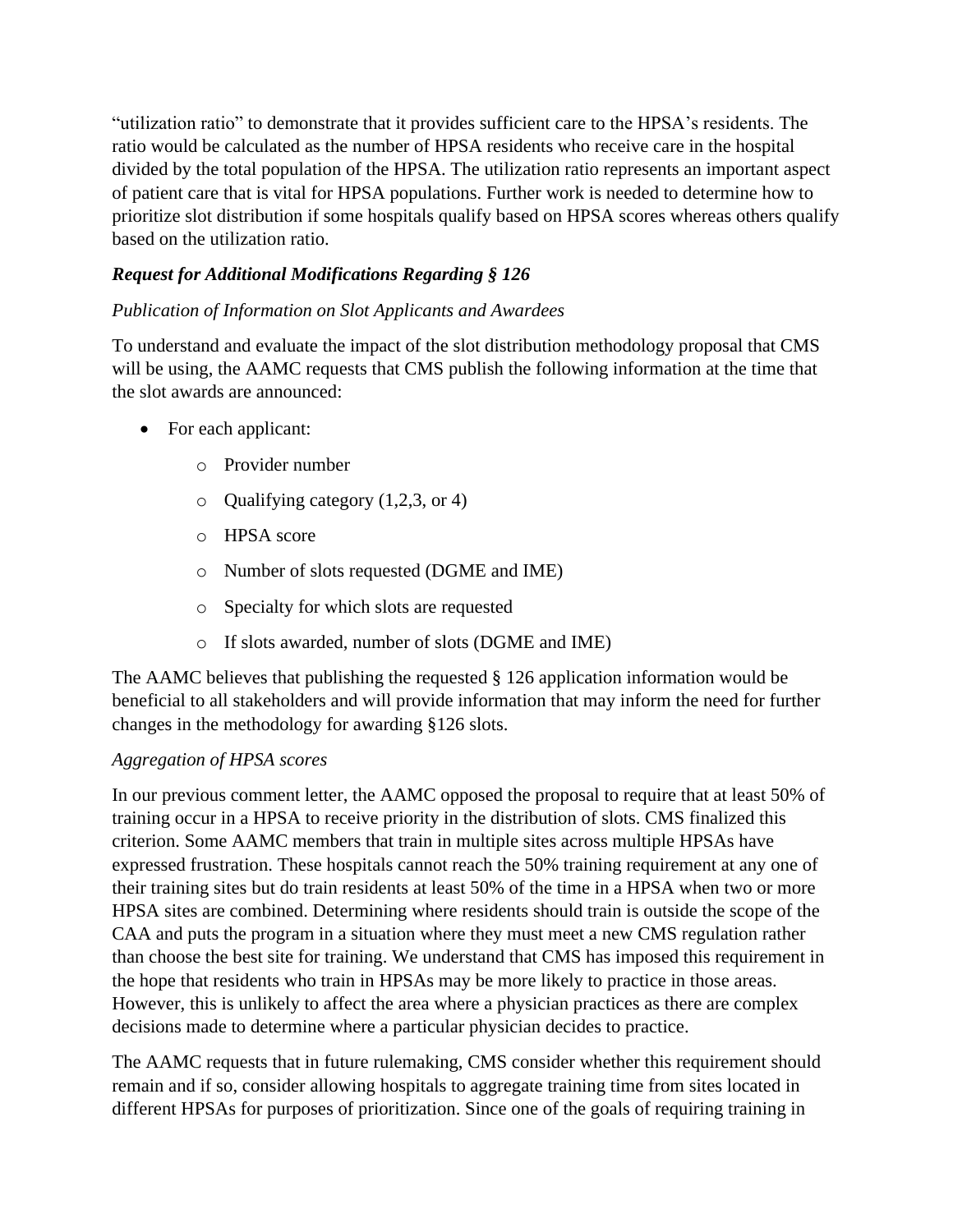HPSAs is to provide access to patients who live in HPSAs, that goal is accomplished regardless of whether training is in one or multiple HPSAs. Allowing programs to aggregate HPSA training time to meet the "at least 50%" would strengthen the current policy.

If a program uses an aggregation of sites in different HPSAs, different approaches could be used to arrive at a single HPSA score for the § 126 prioritization. One possibility is to average the scores from all HPSAs where training occurs to derive a single score. Another possibility is to weight the scores from each HPSA depending on the amount of time that residents train in the HPSA.

## *HPSA designations Made after November of the Year Prior to the Award*

Under CMS's current policy, a list of qualifying HPSA IDs will be published on the CMS DGME website in November of the year prior to award. This information is made available to hospitals to ensure that they have access to the correct HPSA ID for the electronic application for the § 126 slots. This leaves approximately a four-month lag between the CMS publication of the information and the March 31 application deadline. Areas that receive a HPSA designation after the publication of the list will not find a HPSA score when they enter the address of the HPSA training site into the application, and thus cannot complete the application process.

The AAMC asks that CMS allow a hospital that has a training site that was designated as being in a HPSA after the publication of the HPSA ID list to contact CMS and provide the new HRSA HPSA designation along with a request that CMS update the HPSA ID list promptly and prior to the March 31 application deadline. CMS also should update the HPSA designations on its website on a monthly basis.

# *CMS Request for Comment on How to Handle Closed Cost Reports and Disputes about Low PRA Amounts and FTE Counts for Purposes of § 131*

Section 131 of the CAA allows certain hospitals to reset low or zero per resident amounts (PRAs) or low full time equivalent (FTE) caps. CMS proposed two categories of hospitals eligible for a reset. Category A hospitals would have set a low or zero PRA or FTE cap as the result of less than 1.0 FTE in any cost reporting period beginning before October 1, 1997. Category B hospitals would have set a low or zero PRA or FTE cap with 3.0 or less FTEs in any cost reporting period beginning on or after October 1, 1997, but prior to December 27, 2020. A hospital that reflects the requisite number of FTEs on any cost report beginning on or after December 27, 2020, and December 26, 2025, would be eligible for a reset.

Normally, hospitals have 3 years after the close of their cost reporting period to reopen and make corrections to the cost report. To assist hospitals with resets, CMS provides a downloadable HCRIS file on the CMS DGME website. <sup>1</sup> The HCRIS file contains relevant information necessary to ascertain when a hospital set its PRA or FTE cap, and the number of FTEs that triggered the PRA. CMS has requested "comment on how to handle reviews of PRAs or FTE caps from cost reports beyond the 3-year reopening period" (p. 73462) when the hospital disagrees with the information in HCRIS. For a small set of hospitals that had a PRA or FTE cap

<sup>1</sup> https://www.cms.gov/Medicare/Medicare-Fee-for-Service-Payment/AcuteInpatientPPS/DGME